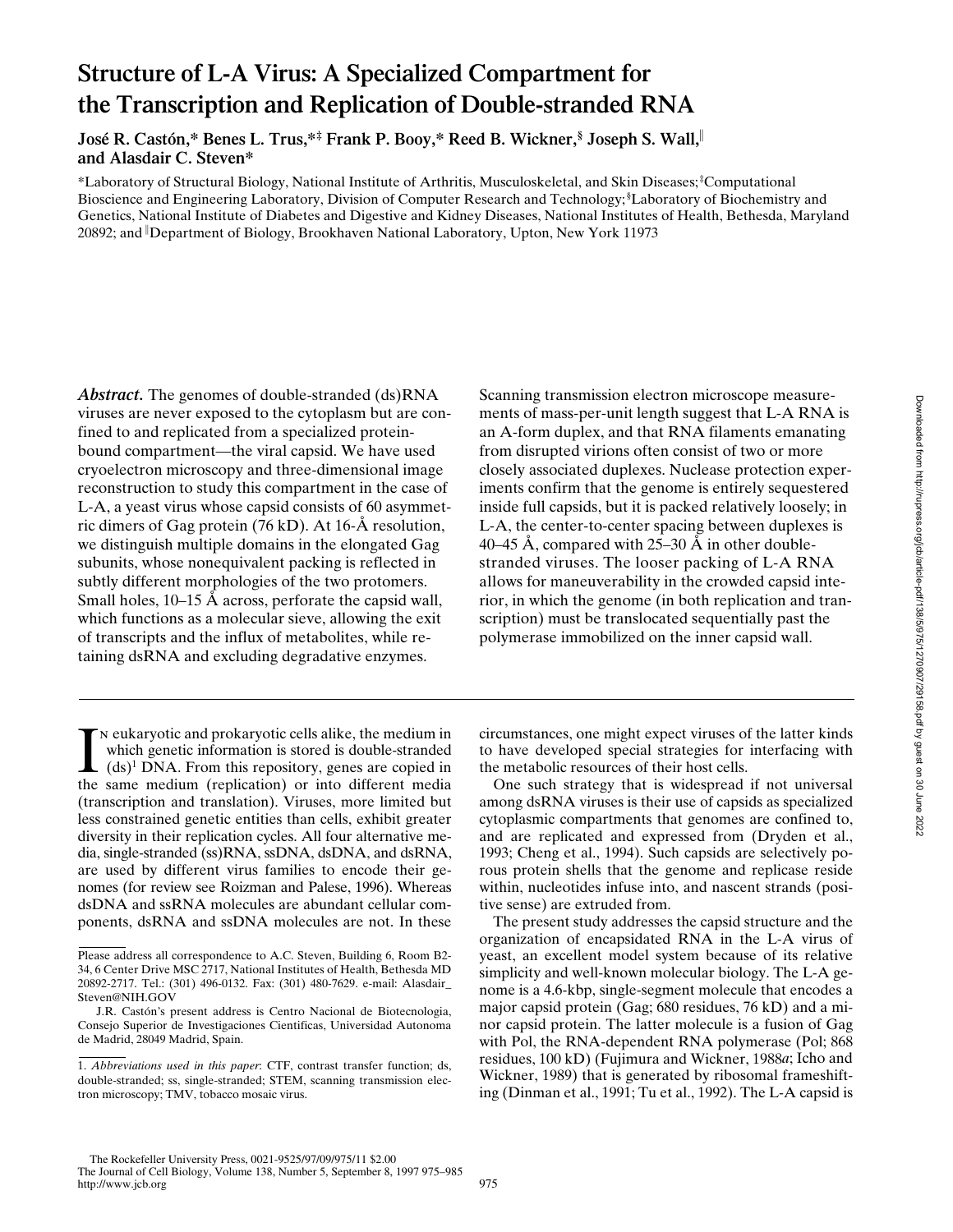a spherical particle,  $\sim$ 430 Å in diam, composed of 120 copies of Gag (Esteban and Wickner, 1986; Cheng et al., 1994), of which approximately two carry the Pol moiety (Dinman and Wickner, 1992; Ribas, J.C., and R.B. Wickner, unpublished results). Its surface lattice has the unusual property of being composed of 60 asymmetric dimers (Cheng et al., 1994), configured as an otherwise conventional icosahedron of triangulation class  $T = 1$  (Caspar and Klug, 1962). Interestingly, 120-subunit capsids have been detected in several other dsRNA viruses, including bacteriophage  $\phi$ 6 (Mindich and Bamford, 1988), reovirus (Dryden et al., 1993), orbivirus (Burroughs et al., 1995), aquareovirus (Shaw et al., 1996), and rotavirus (Estes, 1996), but thus far, in no other kind of virus.

Motivated by the expanding generality of this unusual capsid stoichiometry and architecture and the prospect of gaining insight into the features that commend it as a compartment for the sequestration and replication of dsRNA, we have pursued further cryoelectron microscopic studies of the L-A capsid, extending the resolution to 16 Å. Using these data, we have also examined the structural organization of the viral genome, both in the encapsidated state and as released from virions. Complementary information was obtained by using dark-field scanning transmission electron microscopy (STEM) (Wall and Hainfeld, 1986; Thomas et al., 1994) to measure the mass per unit length of L-A chromosomes extruding directly from capsids, and after isolation.

# *Materials and Methods*

# *Virus Particle Preparation*

L-A virus was extracted from stationary phase cells of *Saccharomyces cerevisiae* strain TF229 [MAT**a** His(3,4) Leu2 ski2-2 L-A-HN] grown in 1 liter of rich medium, and purified by CsCl equilibrium gradient centrifugation as described (Fujimura and Wickner, 1988*b*), except that 12.5 ml CsCl gradients were run at 157,000 *g* (44,000 rpm in a Beckman NVT65 rotor; Beckman Instruments, Inc., Fullerton, CA) for 15 h at 4°C. The virus-containing fractions were dialyzed against buffer A (50 mM Tris HCl, 150 mM NaCl, 5 mM EDTA, 1 mM DTT, pH 7.8) for 6 h, and stored at  $\sim$ 20 mg/ml at  $4^{\circ}$ C. All samples were used within 7 d of purification, as L-A virions tend to lose their dsRNA upon protracted storage.

# *Cryoelectron Microscopy*

Virions to be examined by cryoelectron microscopy were dialyzed against buffer A for 8–12 h to remove CsCl. They were then diluted in buffer A until (when examined by negative staining) a uniform, dense but not continuous, distribution of particles was observed.  $5-\mu l$  drops of virus at this concentration (typically, 2–5 mg/ml) were applied to holey carbon films on 400 mesh copper grids, and observed by cryoelectron microscopy, essentially as described (Booy et al., 1991; Booy, 1993). Micrographs were recorded under minimal exposure conditions at nominal magnifications of  $\times 36,000$ or  $\times$ 46,000 ( $\sim$ 8 e<sup>-</sup>/Å<sup>2</sup>) on Kodak SO-163 films, using an electron microscope (EM400RT; Philips Technologies, Eindhoven, The Netherlands) equipped with modified Gatan anticontaminator blades and a Gatan 626 cryoholder (Gatan, Warrendale, PA). In some experiments, bacteriophage T4 was mixed with L-A, and the 40.5-Å axial spacing of its tail-sheath (Moody and Makowski, 1981) was used as an internal magnification standard. Micrographs were assessed for resolution and stigmation by optical diffraction of large areas, and their defocus values estimated from the positions of the first zero of the contrast transfer function (CTF). For the micrographs chosen for analysis, the first zero was in the range of  $(15 \text{ Å})^{-1}$ – $(27$ Å)<sup>-1</sup> (Table I). Underfocus values ( $\Delta$ ) were calculated according to  $\Delta$  =  $1/\lambda k^2$ , where  $\lambda$  is the wavelength of the 100 keV electrons (0.037 Å), and k is the spatial frequency of the first zero (Lepault and Leonard, 1985).

### *Image Analysis*

Micrographs were digitized on a Perkin Elmer 1010MG microdensitometer (Norwalk, CT) at 12- $\mu$ m intervals ( $\times$ 36,000 negatives) or 16- $\mu$ m intervals ( $\times$ 46,000 negatives), corresponding to 3.13 or 3.30 Å per pixel, respectively. General image processing operations were carried out using the PIC Software system (Trus et al., 1996), running on Alpha workstations (Digital Equipment Co., Maynard, MA). Particles were extracted and preprocessed using the automated procedure of Conway et al. (1993). Particle orientations were determined by means of the Polar Fourier Transform algorithm, an iterative, model-based procedure (Baker and Cheng, 1996). As a starting model, we used our earlier 26Å resolution three-dimensional (3-D) map of empty L-A particles (Cheng et al., 1994). In all micrographs analyzed, reconstructions of empty and full particles were calculated separately, using Fourier-Bessel techniques (Crowther, 1971; Fuller, 1987; Baker et al., 1988). Complete icosahedral (532) symmetry was imposed on the final density map. The contour level imposed for surface rendering was based on 100% of expected volume, assuming a protein density of 1.3 g/cm<sup>3</sup>. Resolution of the three-dimensional maps was estimated in terms of a Fourier shell correlation procedure (Saxton and Baumeister, 1982; Conway et al., 1993), and was, in each case, very close to the first zero of the CTF. Data quality was also assessed by eigenvalue spectra (Fuller et al., 1996).

To obtain a distribution of particle orientations that uniformly cover the asymmetric unit (Baker et al., 1989), data from three micrographs were combined. All three micrographs were well stigmated and had first zeros at  $\sim$ (15 Å)<sup>-1</sup>. Three independent reconstructions were first calculated and mutually scaled to the same magnification and density by matching their spherically averaged radial density profiles (Booy et al., 1994). A composite reconstruction including  $>80$  particles (Table I) was then calculated, the orientation and alignment parameters of each particle refined, and a final map calculated. The resolution was 16 Å by the above criterion.

To visualize the internal contents of full particles, we first calculated reconstructions from micrographs recorded at several different defocus values. The contribution of the capsid shell to each such image was obtained by reprojecting the three-dimensional map in the corresponding orientation, after setting the internal densities to background (solvent) level. Finally, the projected capsid shell was subtracted from the raw image (Baker et al., 1990; Booy et al., 1991), thus providing an unobstructed view of the encapsidated dsRNA. As a control, the same procedure was applied to images of empty particles. Diffraction patterns were calculated for all difference images in each data set. These were then added together with equal weighting (combining empty and full particles separately), and azimuthally averaged to obtain the respective one-dimensional powder patterns.

# *Scanning Transmission Electron Microscopy (STEM)*

STEM was performed at the Brookhaven Biotechnology Resource (Upton, NY) (Wall, 1979; Wall and Hainfeld, 1986). Full particles, purified as described above and stored briefly at a concentration of  $\sim$ 20 mg/ml, were diluted 40-fold in buffer A, and a  $5-\mu l$  drop was applied to a thin carbon film. The grid was washed 10 times with 100 mM ammonium acetate, pH 6.5, frozen, and then dried (Wall, 1979). To visualize isolated dsRNA, material purified by phenol extraction (Wickner, 1994) at 2.4 mg/ml in diethyl pyrocarbonate–treated water was diluted 100 times with 100 mM ammonium acetate and applied to a polylysine-coated carbon film, washed with 20 mM ammonium acetate, and freeze-dried. Tobacco mosaic virus (TMV) at 50–100  $\mu$ g/ml was included in all preparations as an internal mass standard. Digital micrographs  $(512 \times 512)$  pixels) were recorded using sampling steps of 20 or 10 Å/pixel. Mass determinations were carried out as described (Newcomb et al., 1993; Thomas et al., 1994).

# *RNase III Assay*

RNase protection assays were performed with three different samples: dsRNA purified from full viral particles; freshly prepared full particles; and viral particles disrupted by dilution to low ionic strength (25 mM NaCl) and incubated for 45 min at room temperature. RNase III has an exclusive specificity for dsRNA (Crouch, 1974), and under our conditions, is active only in the presence of 10 mM  $MgCl<sub>2</sub>$ . The reaction mixture (25)  $\mu$ l), containing 0.5  $\mu$ g dsRNA and  $\sim$ 1  $\mu$ g of RNase III in 50 mM Tris HCl, pH 7.8, 150 mM NaCl, 1 mM EDTA, 0.1 mM DTT, and 0 or 10 mM of  $MgCl<sub>2</sub>$ , was incubated for 45 min at 37°C. The resulting products were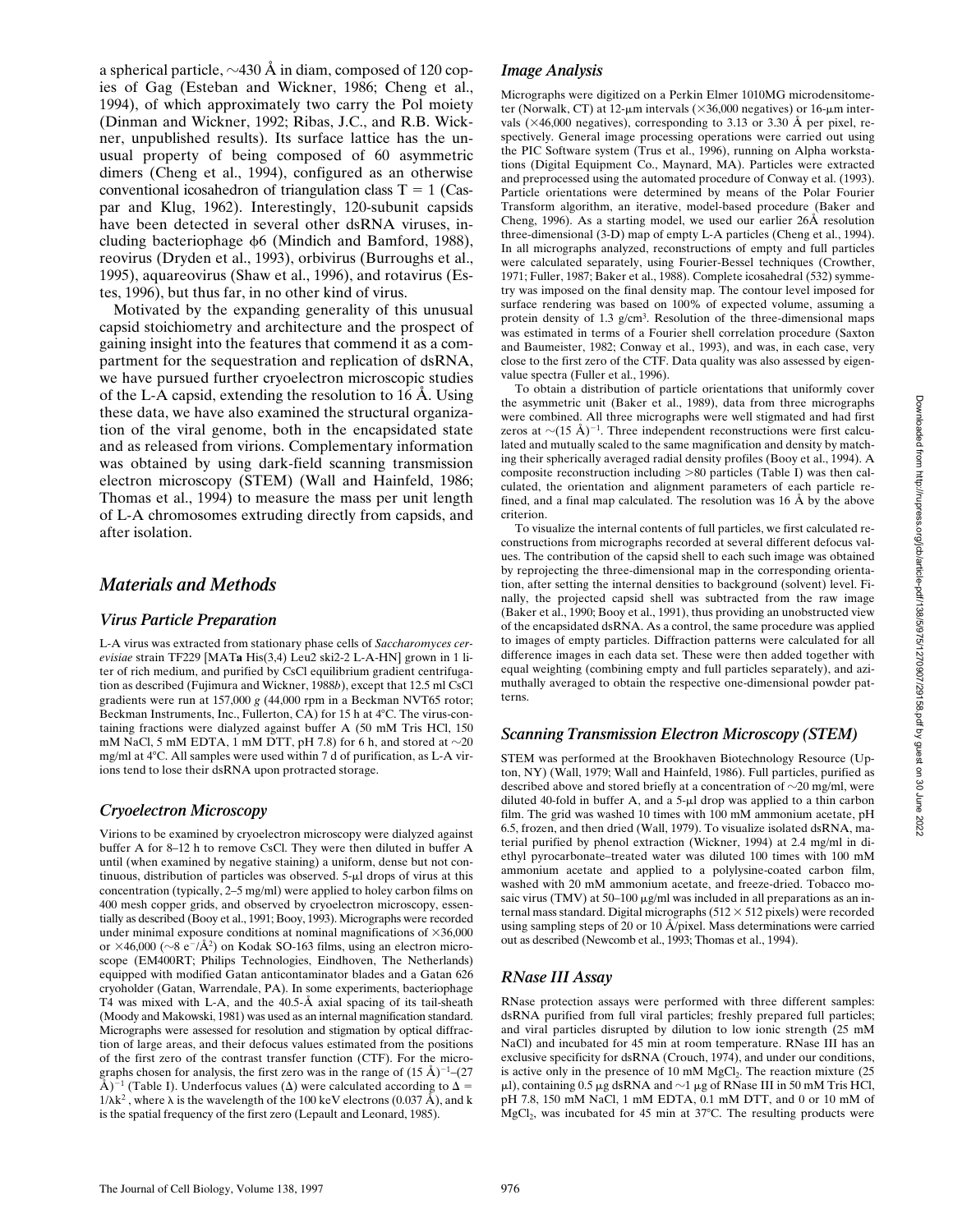#### *Table I. Analysis of L-A Core Images*

| Micrographs      | $Defocus =$<br>position of first<br>zero of CTF | Number of empty<br>particles | Number of full<br>particles | Resolution | Range of<br>spacings | Average spacing |
|------------------|-------------------------------------------------|------------------------------|-----------------------------|------------|----------------------|-----------------|
|                  |                                                 |                              |                             |            |                      |                 |
| 7126, 7164, 4538 | 15.5                                            | 81                           | 83                          | 16         | $31 - 43$            | 35              |
| 7264             | 18.5                                            | 33                           | 53                          | 19         | $31 - 46$            | 36              |
| 4561             | 21                                              | 37                           | 32                          | 22         | $39 - 46$            | -41             |
| 7269             | 23                                              | 46                           | 47                          | 24         | $38 - 46$            | 39              |
| 7261             | 27                                              | 50                           | 53                          | 29         | $38 - 47$            | 41              |

This table summarizes pertinent data for a set of three-dimensional density maps of L-A virus particles calculated from cryoelectron micrographs recorded at different values of defocus (column 2). The micrographs' serial numbers are given in column 1. In each case, separate maps were calculated for empty and full particles. The numbers of particles used are given in columns 3 and 4. The resolutions attained are listed in column 5. The RNA spacings for the encapsidated genomes were calculated from difference image spectra, as shown in Fig. 5.

\*The upper and lower limits given for the range of spacings (column 6) represent the points on either side of the peak at which the spectral value falls to 90% of peak maximum. ‡The average spacing (column 7) is defined as the centroid of the spectrum within this range.

phenol extracted, ethanol precipitated, separated on a 1.5% agarose gel, and then detected by ethidium bromide staining.

# *Results*

# *Cryoelectron Microscopy of Full and Empty Capsids*

Fields of purified L-A particles are shown in Fig. 1, in micrographs recorded at several different defocus values. As expected, the image contrast increases with defocus; however, L-A exhibits no conspicuous surface relief, even at quite high defocus (Fig. 1 *d*). Empty particles are clearly distinguished from full ones, and almost all capsids appear intact (see below). We observed a small percentage of a distinctive polymorphic variant, the "dimeric" capsid (e.g., Fig. 1 *d*, *large arrowhead*), it seems to be a fusion of two capsids, both lacking one icosahedral cap. Whether they arise from pairing of two partially dissociated capsids or are simply aberrant assembly products is not known. Filamentous material, presumably RNA released from virions, is usually visible (e.g., Fig. 1, *small arrowheads*). Some full particles exhibit "swirl" patterns of curved striations (e.g., Fig. 1 *c*, *large arrowhead*), we attribute this to the encapsidated RNA as they were never seen on empty capsids. The spacing between these striations is 35–40 Å. More often, full particles present punctate, nonsymmetric, motifs.

In this typical experiment, full and empty particles were observed in a ratio of  $\sim$ 3:2. Since the sample was collected as a compact band about one-third of the way up the CsCl gradient, it originally contained only full particles. We infer that the empty particles were generated either during dialysis (see Materials and Methods) or grid preparation.

# *Three-dimensional Structures of Full and Empty Capsids at 16 Å Resolution*

The presence of both kinds of particles in the same micrographs allowed us to calculate reconstructions that may be compared directly, without concern about extraneous fac-



*Figure 1.* Cryoelectron micrographs of purified L-A virions at different defocus values. (*a*)  $\sim$ 0.65  $\mu$ m; (*b*)  $\sim$ 0.9  $\mu$ m; (*c*)  $\sim$ 1.4  $\mu$ m underfocus. One of the full particles exhibits a ringlike "swirl" pattern (*c, large arrowhead*). (*d*) At  $\sim$ 2  $\mu$ m underfocus; a "dimeric" capsid is shown (*large arrowhead*). Filamentous material, presumably RNA, is observed in all four micrographs (*small arrowheads*). Bar, 1,000 Å.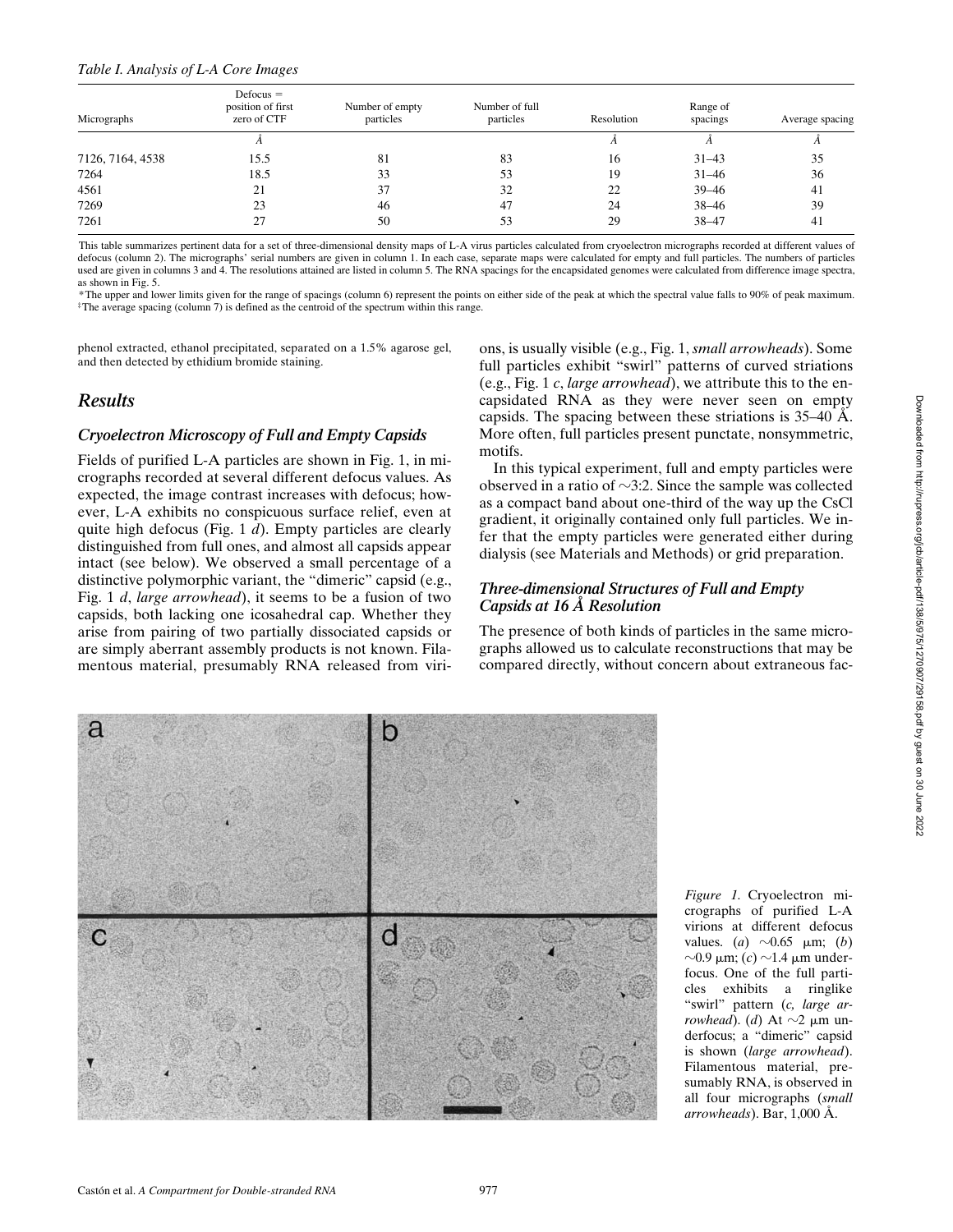

*Figure 2.* Three-dimensional density maps of L-A capsids at 16 Å resolution. (*a*) Stereo views of the outer (*upper panels*) and inner (*lower panels*) surfaces of the full capsid, viewed along a fivefold axis of symmetry. The internal contents were computationally removed to expose the inner surface. (*b*) Transverse central sections taken from the maps of empty (*left*) and full (*right*) capsids, viewed along a twofold axis. Darker shades represent higher densities (corresponding to protein and/or RNA). *Black arrowheads*, fivefold symmetry axes; *black lollipops*, threefold axes; and *white arrowheads*, twofold axes. The two shells are virtually identical. In the full capsid (*right*), the closest contacts between the inner surface of the protein shell and the underlying RNA appear to take place around the lateral twofolds. The white rings just inside and outside the shell represent interference fringes arising from phase contrast. Since the holes in the capsid wall are too small to admit an A-form duplex (see Discussion), it seems likely that the empty capsids lost their RNA through a hole created by the dislodging of one or a few Gag subunits. With the averaging that takes place in calculating a density map, such a loss would not significantly affect the average density at that lattice site, and thus may be reconciled with the essentially identical structures visualized for full and empty capsids. Bar, 50 Å.

tors such as differences in defocus, ice thickness, radiation damage, etc. The resolution achieved was 16 Å in both cases. The outer diameter and average thickness of the capsid shell were measured from spherically averaged radial density profiles (not shown) of maps whose magnification was carefully calibrated, as 430 and 46 Å, respectively. However, the reconstructions reveal local variations in shell thickness, which is maximally,  $\sim$ 54 Å (compare with Fig. 2 *b*).

The molecular topography of the capsid is shown in stereo in Fig. 2 *a*, as viewed along a fivefold axis. The struc-

ture shown was calculated from images of full capsids and its internal contents were erased computationally to expose the inner surface (Fig. 2 *a*). The placement of subunits on this surface lattice is indexed in Fig. 3 *b.* The penton is constructed of an inner ring of five elongated subunits (A-subunits), surrounded by an outer ring of five similar, partially intercalated, B-subunits. The nonequivalent bonding environments of the A- and B-subunits are reflected in their subtly different morphologies (see below).

The empty capsid has an essentially identical structure, particularly on the outer surface (data not shown). On the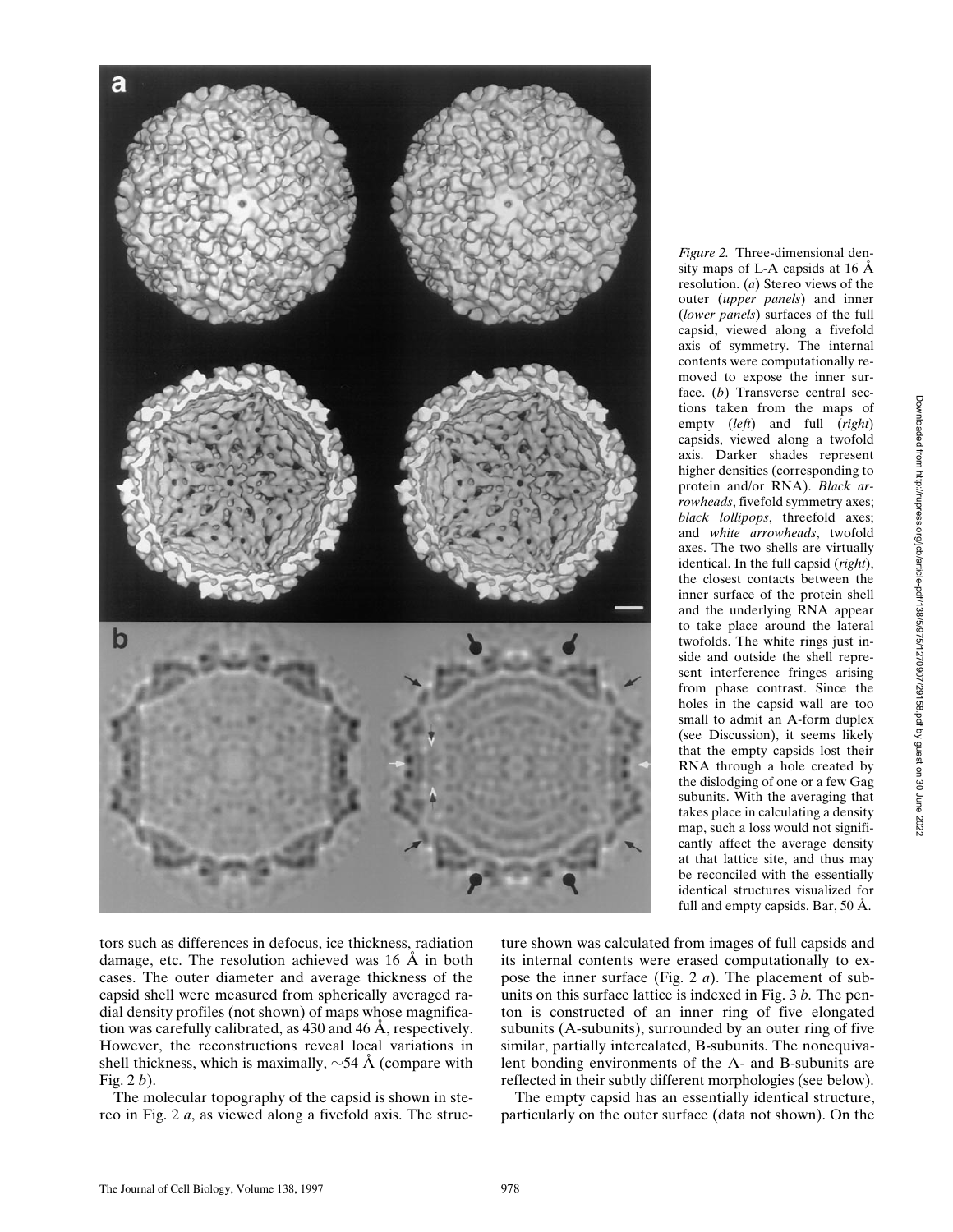

*Figure 3.* Structural organization of the two nonequivalent Gag monomers in the L-A capsid. (*a*) Spherical sections through the density map of the L-A capsid, as viewed along a twofold axis. These sections correspond to radii of 214, 207, 201, 194, 188, 181, 175, and 168 Å, respectively (left to right, and top to bottom). Here, white tones correspond to high density, denoting protein and/or RNA (i.e., the contrast has been reversed relative to Fig. 2 *b*). (*b*) Schematic diagram showing arrangement of Gag subunits in the L-A surface lattice, as viewed along a fivefold axis (compare with Fig. 2 *a*). The A-subunits are green, and the B-subunits orange. (*c*) Diagram showing three pentons (each a Gag decamer) clustered around a threefold axis. Five- and twofold axes are also marked. (*d*) The outer crests of both subunits may be subdivided into three domains: B1, B2, B3, and A1, A2, A3, respectively. Two possible modes of association of neighboring A- and B-subunits into dimers are shown in the lower part of the panel. The one on the left appears to have more extensive intersubunit contacts and therefore may be favored. (*e*) Closeup views down a twofold axis from outside (*left*) and inside (*right*). A- and B-subunits are marked in both cases (*A* and *B*, respectively). On the left panel, the largest of the five kinds of holes that traverse the capsid wall are marked (*arrows*). On the right panel, the Y-shaped motifs seen on the subunits' undersides are apparent. For one A-subunit, this motif is tinged with green and for a B-subunit, with orange. Bars: (*a*) 100 Å; (*e*) 25 Å.

inner surface, the match between full and empty capsids is less perfect, but such differences are slight. Of these, the most prominent are thin arms of density near the twofold axes on the full capsid (Fig. 2 *b*, *right*, *white arrows*) that connect the protein to the underlying genome-associated density. These features imply that there is likely to be close contact between the RNA and the capsid wall at these sites, but (by comparison) not elsewhere.

Unlike the impression given at 26-Å resolution (Cheng

et al., 1994), the capsid wall is seen to be quite porous, perforated with many small holes (Figs. 2, *a* and *b*, and 3 *e*). There are five classes of holes: those at the fivefold axes (area =  $\sim$ 107 Å<sup>2</sup>); those surrounding the fivefold axes ( $\sim$ 165 Å<sup>2</sup>); those on the threefold axes ( $\sim$ 118 Å<sup>2</sup>); relatively large Y-shaped holes surrounding the threefold axes ( $\sim$ 244 Å<sup>2</sup>); and oblong holes between the A- and B-subunits ( $\sim$ 110 Å<sup>2</sup>).

In these maps, the capsids' interiors are icosahedrally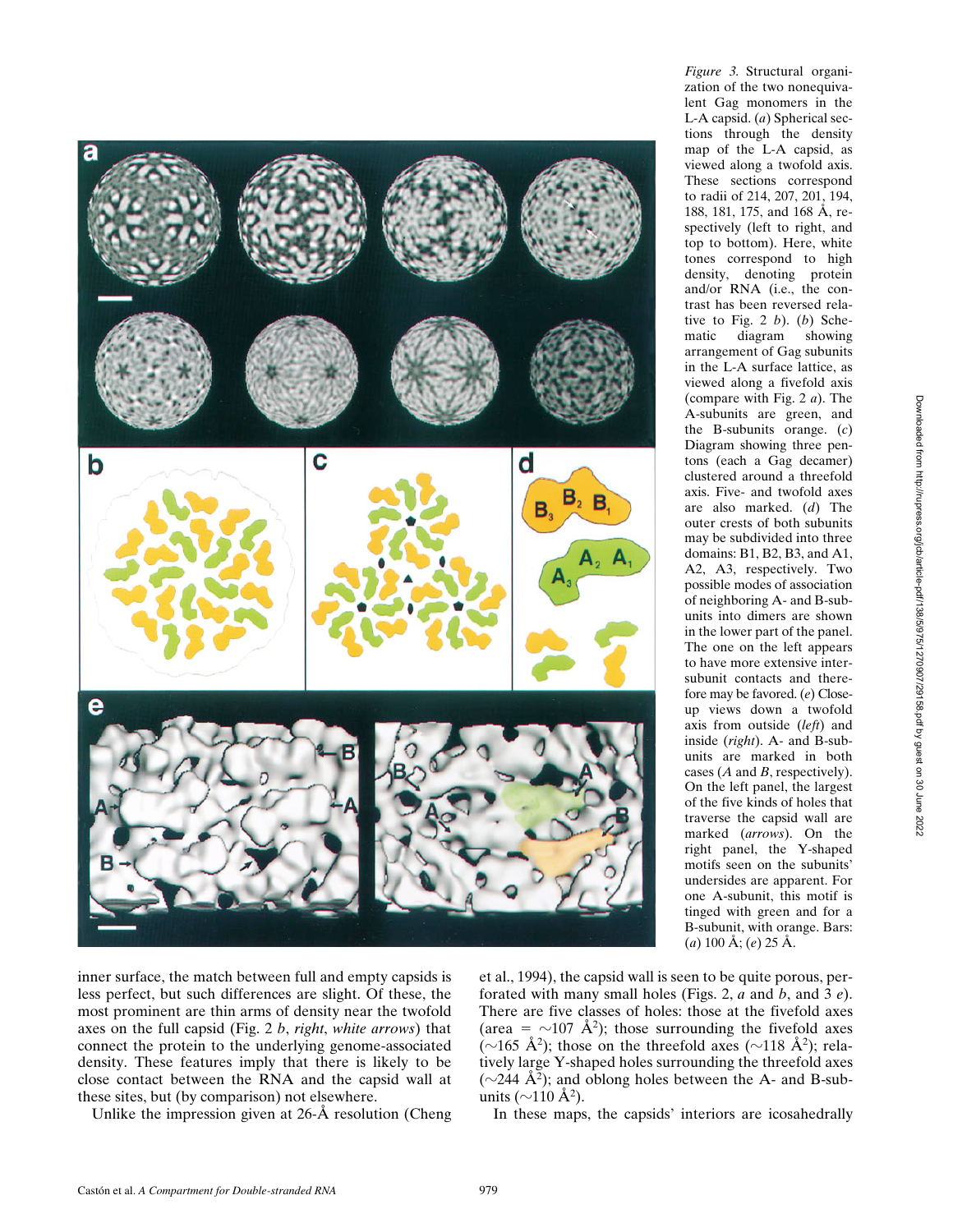

symmetric; although there is no reason to suppose that the material in these regions actually conforms to this symmetry, which was imposed by the reconstruction procedure. In the empty capsid, internal density is (as expected) at the same level as the solvent outside. In the full capsid map, the internal density gives the impression of three concentric shells 35–40 Å apart (Fig. 2 *b*, *right*). We do not interpret this to mean that the viral RNA is strictly confined to three spherical shells. Rather, because the micrographs contain a strong signal at these spacings, arising from the distances between nearest-neighbor RNA filaments, the icosahedral density map calculated from them also contains strong features at the same spacings. The density of these shells diminishes progressively towards the center, which is probably a valid indication that proportionately more RNA resides at higher radii.

# *Structures and Interactions of the Nonequivalent A- and B-Subunits*

The A- and B-subunits are very similar in morphology. On the outer capsid surface, each subunit is shaped like a boomerang and subdivides into three domains, called A1, A2, A3, and B1, B2, B3, respectively (Fig. 3 *d*). On the inner surface, the two kinds of subunit are less alike, although both present a Y-shaped motif (Fig. 3 *e*, *right*). This motif is clearly visible in the spherical sections at inner radii *Figure 4.* Computer-filtered images of encapsidated L-A genomes. Typical full and empty particles are shown in *a* and *e*, respectively. *b* and *f* show the same particles after low pass filtering at  $(28 \text{ Å})^{-1}$ . *c* and *g* were obtained by reprojecting the corresponding density maps in the appropriate viewing orientations, and reproduce the micrographs well, particularly in terms of peripheral detail. *d* and *h* are "difference images" calculated by subtracting *c* from *a* after nullifying the internal density of the "full" map, and *g* from *b*, respectively. *d* reveals the encapsidated genome. The control *h* simply represents background noise, and confirms that the shell is cleanly removed in this procedure. The two particles shown are from the highest defocus micrograph analyzed (2- $\mu$ m defocus; first CTF zero at [27]  $\AA$ ]<sup>-1</sup>). *i–l* show two more examples each of exposed genomes from four micrographs with different defocus values. Their first CTF zeros at spacings of 15.5, 18.5, 21, and 23 Å, respectively. In each case, the density map used to calculate the shell contribution to the virion image was calculated from the micrograph in question. These images illustrate the variable appearance of encapsidated genomes, and demonstrate that this variability does not arise from differences in defocus. Bar, 100 Å.

shown in Fig. 3 *a* (especially *bottom row*, third from left). In the middle of the capsid wall is a hollow cavity (Fig. 2 *b*) that separates the inner and outer surface domains. Within a given penton (Gag decamer), neighboring A- and B-subunits can be aligned by a rotation of  $\sim 15^{\circ}$  (see Fig. 3 *e*, *left*), whence we conclude that they are oriented in parallel. The view from the inside (Fig. 3 *e*, *right*) supports this conclusion.

The internal features of the Gag subunits are conveniently viewed in spherical sections through the density map (Fig. 3 *a*). The protomer should be a Gag dimer. In principle, there are three possible pairings of neighboring A- and B-subunits. The pairing in which subunits interact across the twofold axis (A3 to B3) involves only a small contact surface. Consequently, we favor the two more compact arrangements (Fig. 3 *d*, *bottom*), in which there are more extensive interactions to stabilize the dimer.

From the spherical sections (Fig. 3 *a*), we can discern likely boundaries between subunits, and the pattern of interactions that consolidates the surface lattice. A-subunits cluster around the fivefold axis via A1–A1 interactions. The corresponding region of the B-subunit (B1) makes contacts with A1 and A2, further out from the fivefold axis. Three B3 domains meet around the threefold axis, whereas across the twofold axis, the contacts are headto-head between A3 and B3. Interactions between twofold and threefold axes take place deep in the lattice, from radii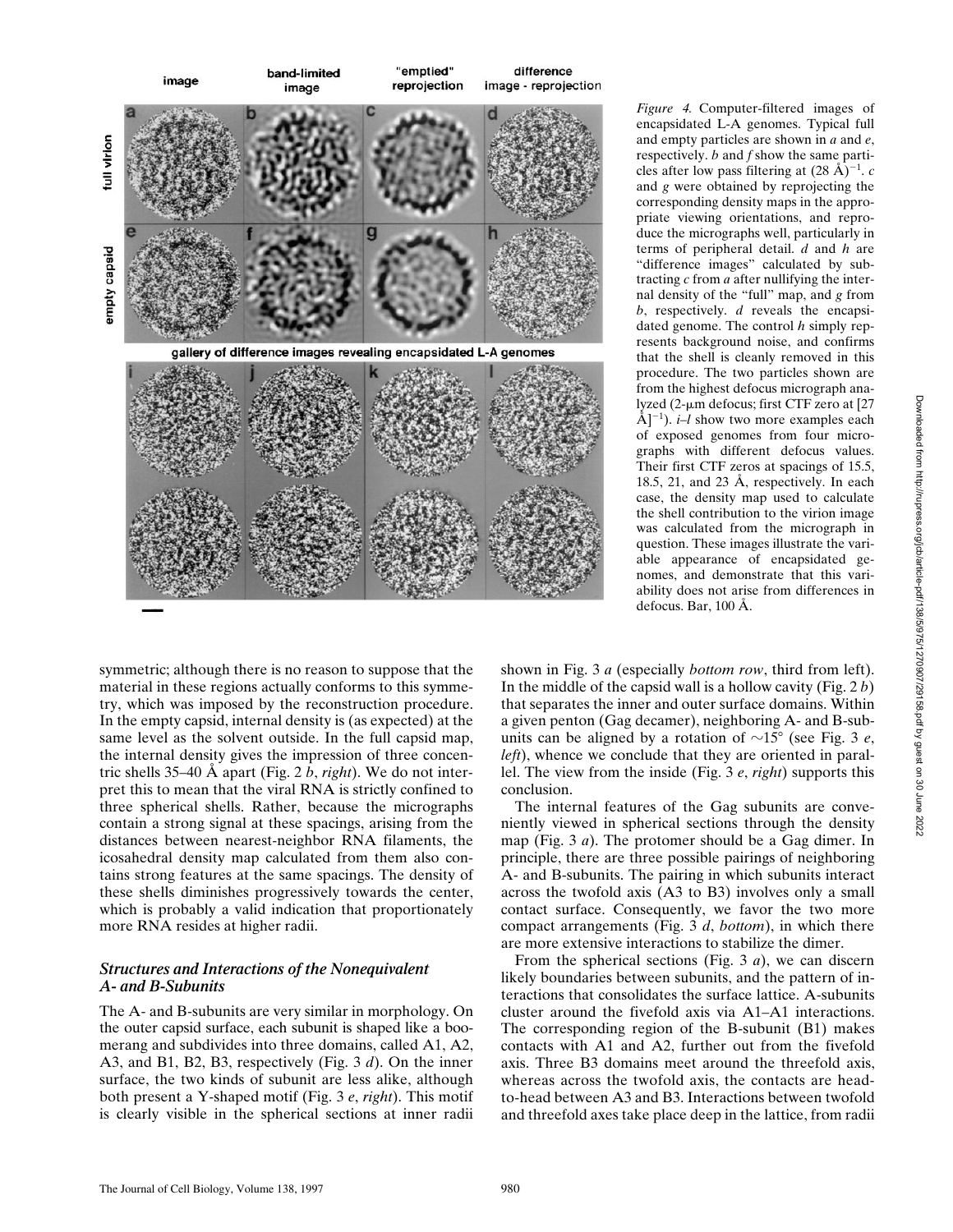

*Figure 5.* Spectra calculated from powder patterns of genome-revealing difference images of L-A virions. The positions and spread of the peaks in these spectra give statistically representative estimates of the predominant spacings between RNA filaments packed in L-A virus capsids. Because the shape of a spectrum depends on the defocus of the micrographs from which it was calculated, this analysis was repeated for micrographs covering a range of defocus values. In each case, difference images were calculated as shown in Fig. 4, their diffraction patterns calculated and azimuthally averaged, and the powder pattern obtained by summing over many such particles.

The various spectra are indexed according to the serial numbers of the micrographs used. The closest-to-focus spectrum is at top, and the furthest-from-focus one is at bottom (Table I). Each spectrum shows a broad peak in the range of  $(47 \text{ Å})^{-1}$  to  $(31 \text{ Å})^{-1}$  $\rm \AA{} )^{-1}$  (*gray vertical band*). Also shown is the control spectrum calculated from empty particles in micrograph #7261. It shows a much weaker peak in the same frequency range indicative of the defocus value at which this micrograph was recorded, and confirms that the strong peak in the full particle spectrum reflects scattering from the viral RNA. For reference, a line is shown at  $(26 \text{ Å})^{-1}$ , the average interduplex spacing for many other ds-DNA and dsRNA viruses.

at  $\sim$ 184 to 197 Å (whereas the protein shell extends from radii 171 to 217 Å) via arclike densities (Fig. 3 *a*, *top*, *far right*).

The thin arms of density linking the capsid with the underlying RNA (see above) are also visualized in the Fig. 3 *a* (*bottom*, *far right*) for the twofold axes, and they extend from A-subunits.

#### *Packing of dsRNA Inside the L-A Capsid*

The protein shell, accounting for  $\sim$ 73% of the virion mass, tends to dominate images of full particles, in which it is coprojected with the RNA. To obtain unimpeded views of encapsidated genomes, we erased the shell contributions from virion images, computationally (Booy et al., 1991). The resulting difference images show punctate motifs and/ or swirls; some examples are shown in Fig. 4. To estimate the interstrand spacings, we measured the positions of diffraction peaks in powder patterns calculated from many such images (Fig. 5). Because phase-contrast imaging accentuates particular spatial frequencies, depending on the defocus, this analysis was performed for micrographs that cover a range of defocus values. All of these patterns exhibited broad peaks extending from  $\sim$ (31 Å)<sup>-1</sup> to  $\sim$ (47  $\AA$ )<sup>-1</sup>. The position of the peak varied slightly with defocus but was invariably between  $(36 \text{ Å})^{-1}$  and  $(40 \text{ Å})^{-1}$ . As a control, the same procedure was applied to empty capsids. The resulting profile (Fig. 5, *dashes*) has a small peak in



*Figure 6.* RNase III accessibility for L-A dsRNA. Purified RNA (lanes *1–3*), dsRNA in intact full particles (lanes *4–6*), and dsRNA from disrupted full particles (lanes *7* and *8*) were treated with RNase III as described in Material and Methods, in the absence (lanes *2*, *5*, and *7*) or presence (lanes *3*, *6*, and  $8$ ) of 10 mM MgCl<sub>2</sub>. Lanes *1* and *4* are controls for purified dsRNA and dsRNA from intact full particles without RNase III treatment, respectively. On the left, molecular weight markers. After RNase treatment,

RNA was separated in a 1.5% agarose gel and detected by ethidium bromide staining. The digestion products are diffusely spread out in lane *8*, whereas in the other lanes the genome band is either present at the appropriate position or absent, having been digested to small fragments.

this range, this probably reflects noise amplified by the phase-contrast at this defocus value. It is, however, much weaker than the corresponding peak of the full particle powder pattern, confirming that this peak primarily reflects scattering from the RNA.

# *Resistance of Encapsidated RNA to RNase Digestion*

The interstrand spacings measured above are considerably larger than the values obtained for other dsDNA and dsRNA viruses (Lepault et al., 1987; Booy et al., 1991, 1992; Dryden et al., 1993). Accordingly, one might wonder whether their RNA is partly extruded, with a concomitant loosening up of the portion remaining inside the capsid. The presence of empty capsids and free RNA in electron micrographs is consistent with such a hypothesis. To test it, we conducted accessibility experiments with RNase III, a nuclease specific for dsRNA. The genomes of freshly prepared virions proved entirely resistant to the enzyme (Fig. 6); whereas in a positive control, isolated L-A RNA was extensively digested (Fig. 6, lane *3*). When virions were preincubated in a low salt buffer, (known to destabilize them) (Esteban and Wickner, 1986), their RNA partially degraded (Fig. 6, lane *8*). These results imply that the dsRNA is entirely sequestered inside freshly prepared virions. This conclusion is consistent with earlier STEM mass measurements that yielded masses for full L-A virions consistent with their containing whole genomes (Cheng et al., 1994). RNA is gradually lost on storage, but release from any given particle, once started, appears to proceed quite rapidly. The conclusion that the L-A genome is indeed packed more loosely than in other viruses is supported by calculations of packing density (see Discussion).

#### *STEM Analysis of L-A dsRNA*

We used dark-field electron microscopy to measure the mass-per-unit length of L-A chromosomes, both after pu-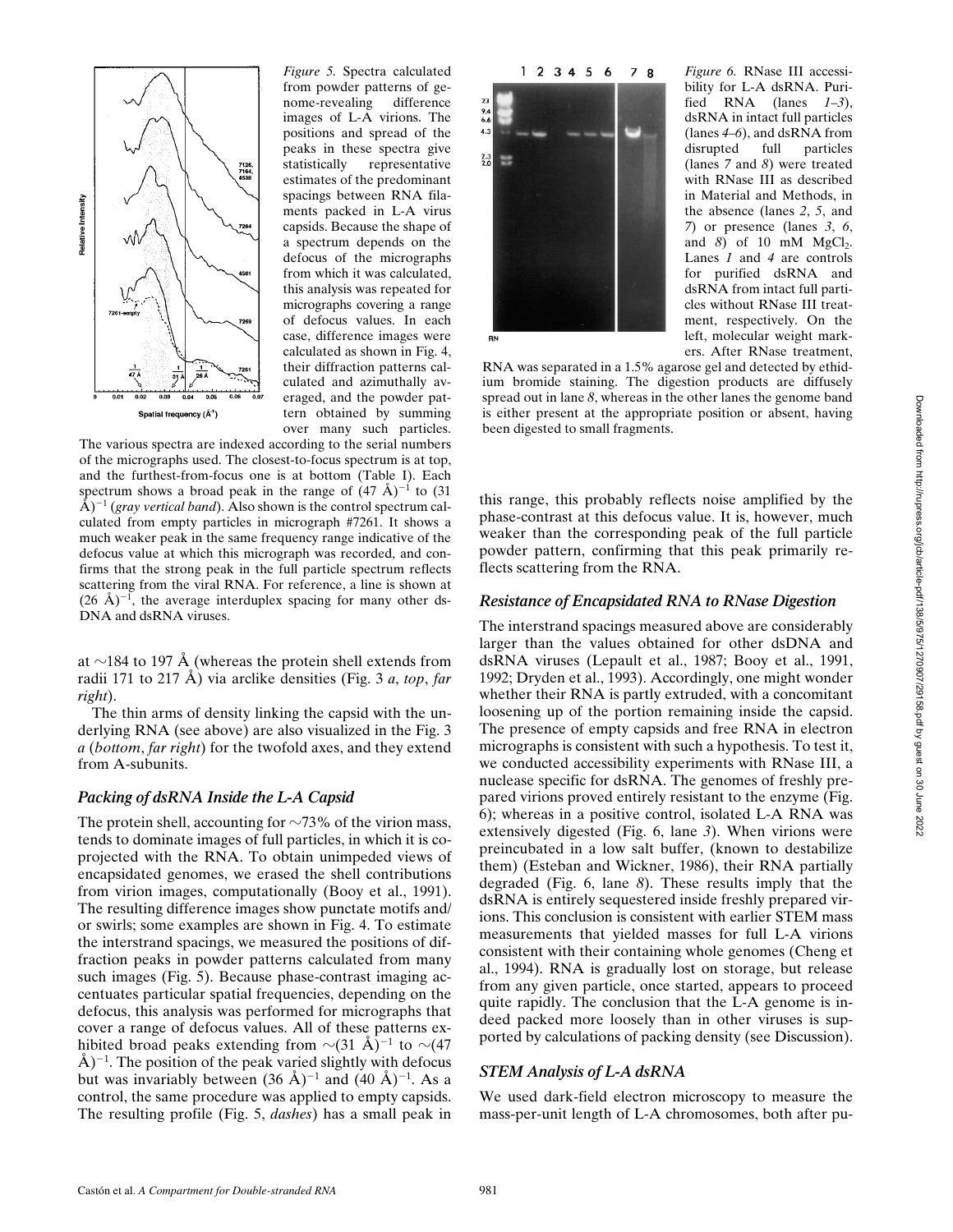

*Figure 7.* STEM dark-field images of unstained L-A RNA molecules. (*a*) Freeze-dried preparation of purified dsRNA, with a few tobacco mosaic virions (the rodlike particles), included as internal mass standards. At right is a histogram of mass-per-unit length measurements made from these micrographs ( $n = 53$ ). (*b*) Purified L-A virions, with some free RNA; at right, the histogram of mass-per-unit length data  $(n = 275)$ . These measurements were restricted to RNA segments visibly connected to capsids. The arrows indicate densities corresponding to integral numbers of strands per filament, assuming 2.8 kD/nm for an A-form RNA duplex (Results). Black arrows mark even numbers of strands, i.e., multiple duplexes. The precision of the measurements is insufficient to resolve the distribution into a set of well-defined peaks. In principle, these densities could be biased to higher values by residual salt deposits, as a consequence of insufficient grid washing. However, in this case, one would expect greater variability in the data, and the standard deviation of the measurements made on TMV particles to be considerably higher. In fact, the SDs were very similar, at 3.81% for the TMV in the experiments with purified RNA molecules, and 4.48% for those on capsid-connected RNA filaments. Bar, 1,000 Å.

rification (e.g., Fig. 7 *a*) and as released from, but still connected to, disrupted capsids (e.g., Fig. 7 *b*). The data obtained for purified RNA molecules observe a quasi-Gaussian distribution with a mean of 2.8  $\pm$  0.6 kD/nm (standard deviation). For RNA filaments emanating from capsids, the distribution (Fig. 7 *b*) is broader, displaced to higher values, and is suggestive of multiple components. The lower values ( $\sim$ 30–40% of the data) match those obtained for purified molecules. The other measurements are higher and appear to represent structures in which two or more duplexes associate laterally to form multistranded filaments. We think it unlikely that their higher density reflects coating of the RNA with protein since these preparations contain no protein other than Gag in detectable amounts. When a similar experiment was carried out with particles that had been stored for a few days at  $4^{\circ}$ C (L-A virions gradually lose their dsRNA upon storage, see

above), most of the measurements matched those obtained for purified molecules.

# *Discussion*

The replication cycles of all known dsRNA viruses follow the same pattern (Roizman and Palese, 1996). First, dsRNA is transcribed by a polymerase resident within the virion. Next,  $(+)$  strand transcripts are extruded to serve as (*a*) mRNA for the synthesis of viral proteins, (*b*) the species that becomes encapsidated in progeny virions, and (*c*) used as the template for synthesis of complementary  $(-)$  strands in replication. Both transcription and replication take place inside the nucleocapsid, which is the complete virion for fungal dsRNA viruses or an inner core for higher eukaryotic viruses like those of the *Reoviridae* family (e.g., reovirus [Harvey et al., 1981; Dryden et al., 1993]; rotavirus [Mansell and Patton, 1990; Labbé et al., 1991]; and orbivirus [Huismans et al., 1987]). This model also applies to the prokaryotic dsRNA virus, bacteriophage  $\phi$ 6 (Mindich and Bamford, 1988). What features do these various transcription-cum-replication chambers have in common?

# *120-subunit Capsids*

As noted in the Introduction, stoichiometry data indicate that many dsRNA virus capsids contain 120 copies of at least one protein. So far, no other kind of virus capsid has this stoichiometry, which corresponds to the "forbidden" T-number of two (Caspar and Klug, 1962). It is of interest to know whether this commonality extends to more detailed aspects of capsid architecture. Here, fewer data are available, but we note a definite morphological similarity between L-A capsid and the core of Bluetongue virus (Hewat et al., 1992); this virus is also composed of 120 subunits (Burroughs et al., 1995). Aquareovirus cores also show 120 morphological subunits on their surface (Shaw et al., 1996). Although reovirus cores are more complex than the L-A capsid, the presence of Y-shaped domains on their inner surface (Dryden et al., 1993) is a shared feature. Birnaviruses, whose genomes consist of two segments of dsRNA, seem to be an exception since they are single-shelled  $T=13$  particles with no internal core (Böttcher et al., 1997).

# *Capsid Structure and Control of Assembly*

Our current three-dimensional map at 16-Å resolution depicts the 76-kD Gag monomer as an elongated molecule with multiple domains coiled around a central cavity. The structural differences seen between the nonequivalent A- and B-subunits are minor, but their bonding environments are entirely different (Fig. 3 *c*). As shown by expression studies (Fujimura et al., 1992), Gag can selfassemble into correctly sized capsids. This reaction should be controlled by some switching event that specifies the A and B conformations (Johnson, 1996). This switch may operate at the level of dimer formation, yielding protomers of which 60 equivalent copies would then self-assemble into a conventional  $T = 1$  icosahedron. The plausibility of this model is supported indirectly by observations in other sys-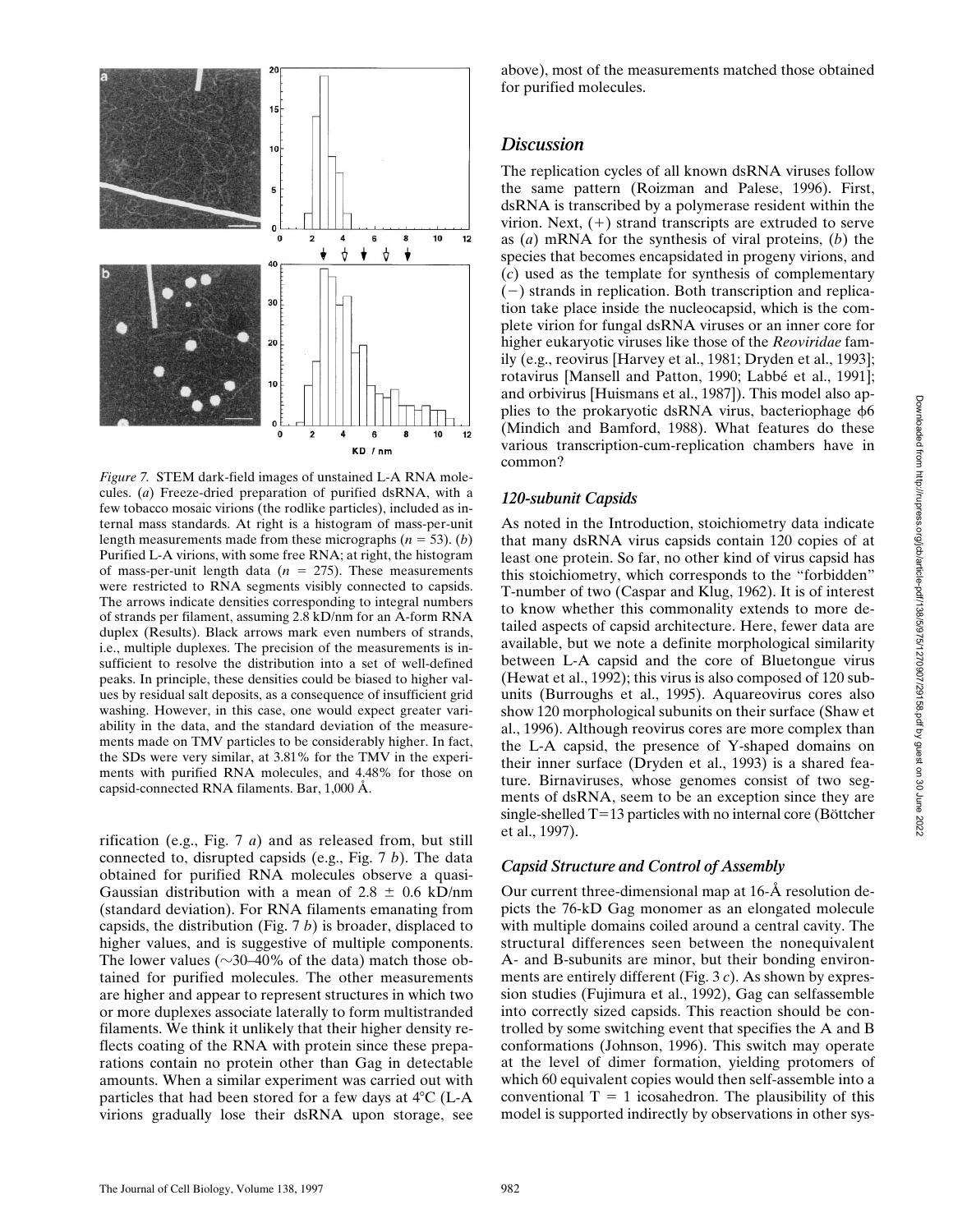

*Figure 8.* Hypothetical model of a transcriptionally active L-A virion. The polymerase (*Pol*) is covalently attached to a Gag subunit, which we assume to be integrated into the icosahedral surface lattice, thus immobilizing Pol (Icho and Wickner, 1989). Pol (and the COOH terminus of Gag) are assumed to reside on the inner surface of the shell, to facilitate access to the substrate dsRNA. The shape assigned to Pol in this diagram is arbitrary. In this scenario, it is necessary for the genome to be propelled sequentially past Pol as transcription proceeds. Transcripts are hypothesized to be extruded directly through the largest holes in the capsid shell (Discussion).

tems (e.g., the human growth hormone receptor [de Vos et al., 1992]), which attest that an asymmetric homodimer can be a stable state of assembly. Alternatively, A-subunits might associate into homo-pentamers, with the switch accompanying the accretion of B-subunits to convert them into decamers capable of forming the capsid pentons. The fact that Gag-Pol appears to nucleate assembly of L-A in vivo (Fujimura and Wickner, 1988*b*), and there are only 1–2 copies of this protein per capsid, argues against the pentamer-based model.

# *Mass-per-unit-length Measurements Suggest that L-A dsRNA Is A-form*

Our STEM data on the mass-per-unit length of purified L-A dsRNA yield a mean value of 2.8 kD/nm ( $\pm$  0.6 SD;  $\pm$  0.08 SEM). Acknowledging the spread in these data, they suggest an A-type duplex—2.43 kD/nm, assuming 2.81 Å rise per base pair (Arnott et al., 1972) and 682 D/ bp—and are less consistent with a B-form duplex—2.00 kD/nm, from 3.38-Å rise per bp (Lewin, 1990). It has been previously demonstrated by spectroscopy that packaged f6 dsRNA has an A-form structure (Bamford et al., 1993). However, x-ray diffraction studies of crystallized reovirus dsRNA (for review see Nibert et al., 1996) were indicative of a double helix with 10 or 11 bp per turn and a 3-Å pitch, this corresponds to a structure intermediate between A-form  $(2.81-\text{\AA} \text{ rise per bp})$  and B-form  $(3.38-\text{\AA} \text{ rise per bp})$ .

# *The L-A Capsid as a Molecular Sieve*

One striking feature revealed by our capsid model is its porosity; the capsid wall is perforated by many small holes. While their sizes may be revised somewhat when higher resolution data become available, current estimates suggest a strategically useful property. None of these holes is large enough to pass an A-form duplex ( $\sim$ 23-Å diam), but the largest holes (triangular, average distance from apex to base  $\sim$ 15 Å; Fig. 3 *e*) should readily allow passage of an ss-RNA molecule. Thus the capsid appears to be configured to function as a molecular sieve: duplex RNA is retained inside, but transcripts may exit. It would be expedient for freshly synthesized transcript to be fed directly into an exit port (Fig. 8), as this would forestall formation of secondary structure that might impede export. Since there are only one to two copies of Pol per capsid, presumably no more than two transcripts per capsid are being exported at any one time. However, the other holes should facilitate the infusion of nucleotides, of which a steady supply is required to sustain synthesis during transcription or replication. A further filtering property is that the holes are presumably small enough to exclude potentially degradative enzymes.

# *Unusually Low Density of dsRNA Packing in L-A*

In projection, encapsidated L-A genomes exhibit punctate and/or swirl motifs (Fig. 4.). Presumably, these two classes of motifs represent distinct views, although it is not clear that the genome is packed in the same way in each particle. We infer that the genomes are loosely coiled, with variable spacing between adjacent filaments. The diffraction peaks (Fig. 5) have average Bragg spacings of 36–40 Å, corresponding to a center-to-center spacing of 41–46 Å between filaments. The L-A motifs differ from those of ds-DNA viruses such as phages  $T4$  and  $\lambda$  (Lepault et al., 1987), T7 (Booy et al., 1992) and herpes simplex virus (Booy et al., 1991), and other dsRNA viruses such as reovirus (Dryden et al., 1993); these are relatively highly ordered and tightly packed, with center-to-center spacings of 25–30 Å. In part, the larger spacing in L-A reflects the fact that A-form duplexes are wider than B-form duplexes. However, the average interduplex spacing may be calculated independently from the volume available (average internal capsid diam = 348 Å) and genome length (1.287  $\mu$ m, given 4.579 kbp, and 2.81 Å axial rise per bp). Assuming quasi-hexagonal close packing to a uniform density, a spacing of  $\sim$ 40 Å is obtained. There is some flexibility in this figure, arising from the center being less populated with RNA, the packing not being perfectly crystalline, and possibly also from some local compaction into multistranded filaments (see below). Nevertheless, this figure is in good agreement with the spacings measured directly from the powder patterns (Fig. 5). Its consistency supports our inferences that (*a*) the dsRNA genome is fully internalized, and (*b*) its packing is much looser than in other double-stranded viruses.

RNA extending from capsids often has a uniform massper-unit length that is significantly higher than for a single A-form duplex (Fig. 7), and appears to represent some sort of higher order filament formed by two or more duplexes. We have not observed these thicker filaments in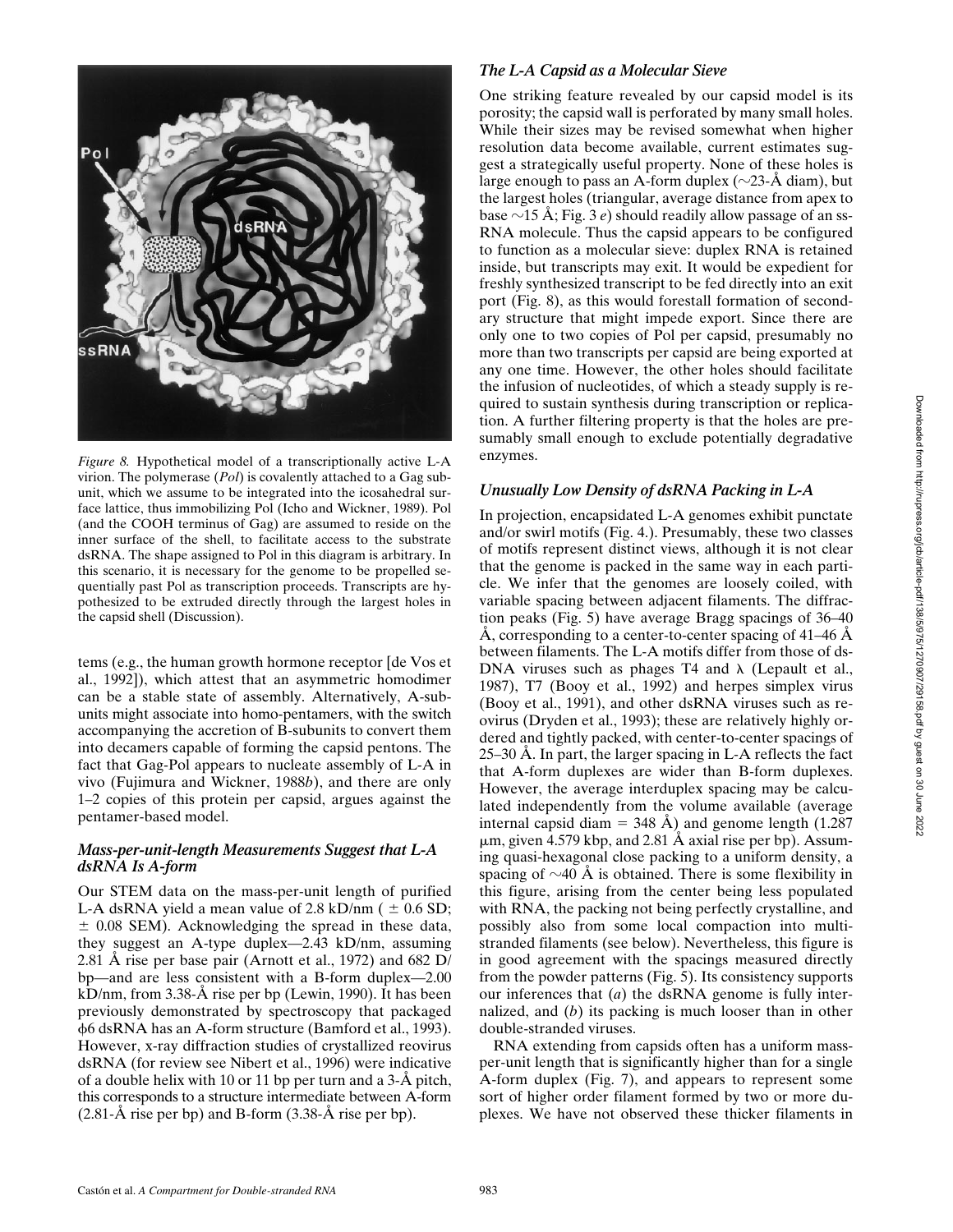preparations of isolated dsRNA, and see no obvious way in which they might arise as an artifact of specimen preparation. It may be that within the confines of the capsid, i.e., under conditions of high packing density, some piecewise condensation of duplexes into higher order filaments takes place. On isolation, i.e., at much lower density, the RNA gradually relaxes to single duplexes.

# *Headful Replication and the Churning Model of Transcription*

L-A is also a helper virus for other dsRNA segments in *Saccharomyces cerevisiae* (Wickner, 1996*a*). These satellite viruses  $(M_1, M_2,$  etc.) and deletion mutants of L-A itself (such as X) contain more dsRNA segments than L-A, but approximately the same number of base pairs per particle. This occurs by "headful replication," whereby one viral  $(+)$  strand is packaged, and replicates inside the particle until it is full. Subsequently synthesized  $(+)$  strands are extruded from the particle (Esteban and Wickner, 1986; Fujimura et al., 1990). As noted above, much more room remains available in the packaged L-A capsid than in other double-stranded viruses. We can think of two explanations. In one, the Gag gene has evolved recently to provide a more capacious capsid, but the genome as a whole has not yet evolved to fully exploit this opportunity for expansion. The fact that the multisegmented satellites do not package RNA more densely than L-A appears to argue against this hypothesis.

In the second explanation, we speculate that the maximum viable packing density may be dictated by a requirement for long range mobility of the dsRNA in this transcriptionally active particle. The polymerase is thought to reside on the inner surface, anchored by integration of its Gag moiety into the surface lattice (Wickner, 1996*a*,*b*). In transcription (Fig. 8), large tracts of dsRNA must be propelled sequentially past this fixed point. In so doing, the organization of the entire packaged genome must undergo constant revision, or "churning" motion. (In contrast, the tightly compressed genomes of dsDNA phages are thought to be in a static vegetative state.) RNA polymerases are known to be powerful translocases, capable of generating forces in the range of 14 piconewtons (Yin et al., 1995). The ability of L-A Pol to function in replication and transcription depends on its being capable of overcoming the frictional drag imposed by the packaged genome. We infer that this resistance increases with higher packing density, whence the observed packing density may represent the highest level of frictional resistance against which the enzyme can function effectively. This idea is testable by generating insertions in the L-A genome.

Is a similar mechanism operative in other dsRNA viruses? The consideration that dsRNA appears to be packed more densely in the cores of both reovirus (Dryden et al., 1993) and rotavirus (Prasad et al., 1996) than in L-A might suggest otherwise. However, these systems, in which transcriptionally active particles have been visualized (Yeager, M., S.G. Weiner, and K.M. Coombs. 1996. *Biophys. J.* 70:116*a.*; Lawton et al., 1997), are considerably more complex; more proteins and many more RNA segments are involved, and precisely calibrated spacings for their packaged genomes have yet to be reported. Transcription of reovirions is thought to require "activation" by proteases, and concomitant conformational changes (Powell et al., 1984; Dryden et al., 1993), which, we conjecture, may rearrange the core structure, so as to facilitate motion of the dsRNA during transcription. Nevertheless, the same overall requirements apply. It will be fascinating to learn more about possible solutions to this problem, and the properties of protein shells that are not only closed containers but also active metabolic compartments.

We thank M. Simon (Brookhaven, Upton, NY) for help with STEM, T.S. Baker (Purdue University, West Lafayette, IN) for reconstruction software, Dr. R.J. Crouch (National Institute of Child Health and Human Development) for a gift of RNase III, and D. Belnap, M.E. Cerritelli, J.F. Conway, A. Zlotnick (National Institute of Arthritis, Musculoskeletal, and Skin Diseases), and D.B. Furlong (Harvard, Cambridge, MA) for stimulating discussions and other helpful input.

Received for publication 5 March 1997 and in revised form 30 June 1997.

#### *References*

- Arnott, S., D.W. Hukins, and S.D. Dover. 1972. Optimised parameters for RNA double-helices. *Biochem. Biophys. Res. Commun.* 48:1392–1399.
- Baker, T.S., and R.H. Cheng. 1996. A model-based approach for determining orientations of biological macromolecules imaged by cryoelectron microscopy. *J. Struct. Biol.* 116:120–130.
- Baker, T.S., J. Drak, and M. Bina. 1988. Reconstruction of the three-dimensional structure of simian virus 40 and visualization of the chromatin core. *Proc. Natl. Acad. Sci. USA.* 85:422–426.
- Baker, T.S., J. Drak, and M. Bina. 1989. The capsid of small papovaviruses contains 72 pentameric capsomers: Direct evidence from cryo-electron-microscopy of simian virus 40. *Biophys. J.* 55:243–253.
- Baker, T.S., W.W. Newcomb, F.P. Booy, J.C. Brown, and A.C. Steven. 1990. Three-dimensional structures of maturable and abortive capsids of equine herpes virus 1 from cryoelectron microscopy. *J. Virol.* 64:563–573.
- Bamford, J.K.H., D.H. Bamford, T. Li, and G.J. Thomas, Jr. 1993. Structural studies of the enveloped dsRNA bacteriophage  $\phi$ 6 of *Pseudomonas syringae* by Raman spectroscopy. Nucleocapsid structure and thermostability of the virion, nucleocapsid and polymerase complex. *J. Mol. Biol.* 230:473–482.
- Booy, F.P. 1993. Cryoelectron microscopy. *In* Viral Fusion Mechanisms. J. Bentz, editor. CRC Press, Inc., Boca Raton, FL. 21–54.
- Booy, F.P., W.W. Newcomb, B.L. Trus, J.C. Brown, T.S. Baker, and A.C. Steven. 1991. Liquid-crystalline, phage-like packing of encapsidated DNA in herpes simplex virus. *Cell.* 64:1007–1015.
- Booy, F.P., B.L. Trus, W.W. Newcomb, J.C. Brown, P. Serwer, and A.C. Steven. 1992. Organization of dsDNA in icosahedral virus capsids. *In* Proc. 50th Ann. Mtg. Electron Microscopy Society of America, Boston, MA, Vol. 1. San Francisco Press, San Francisco. 452–453.
- Booy, F.P., B.L. Trus, W.W. Newcomb, J.C. Brown, J.F. Conway, and A.C. Steven. 1994. Finding a needle in a haystack: detection of a small protein (the 12-kDa VP26) in a large complex (the 200-MDa capsid of herpes simplex virus). *Proc. Natl. Acad. Sci. USA.* 91:5652–5656.
- Böttcher, B., N.A. Kiselev, V.Y. Stel'Mashchuk, N.A. Perevozchikova, A.V. Borisov, and R.A. Crowther. 1997. Three-dimensional structure of infectious bursal disease virus determined by electron cryomicroscopy. *J. Virol.* 71:325–330.
- Burroughs, J.N., Grimes, J.M., P.P.C. Mertens, and D.I. Stuart. 1995. Crystallization and preliminary X-ray analysis of the core particle of Bluetongue virus. *Virology.* 210:217–220.
- Caspar, D.L.D., and A. Klug. 1962. Physical principles in the construction of regular viruses. *Cold Spring Harbor Symp. Quant. Biol.* 27:1–24.
- Cheng, R.H., J.R. Castón, G. Wang, F. Gu, T.J. Smith, T.S. Baker, R.F. Bozarth, B.L. Trus, N. Cheng, R.B. Wickner, et al. 1994. Fungal virus capsids: cytoplasmic compartments for the replication of double-stranded RNA formed as icosahedral shells of asymmetric Gag dimers. *J. Mol. Biol.* 244:255–258.
- Conway, J.F., B.L. Trus, F.P. Booy, W.W. Newcomb, J.C. Brown, and A.C. Steven. 1993. The effects of radiation damage of the structure of frozen hy-drated HSV-1 capsids. *J. Struct. Biol.* 111:222–233.
- Crouch, R.J. 1974. Ribonuclease III does not degrade deoxyribonucleic acidribonucleic acid hybrids. *J. Biol. Chem.* 249:1314–1316.
- Crowther, R.A. 1971. Procedures for three-dimensional reconstruction of spherical viruses by Fourier synthesis from electron micrographs. *Philos. Trans. R. Soc. Lond. Ser. B Biol. Sei.* 261:221–230.
- de Vos A.M., Ultsch M., and Kossiakoff A.A. 1992. Human growth hormone and extracellular domain of its receptor: crystal structure of the complex. *Science (Wash. DC).* 255:306–312.
- Dinman, J.D., and R.B. Wickner. 1992. Ribosomal frameshifting efficiency and *gag/gag-pol* ratio are critical for yeast M1 double-stranded RNA virus prop-